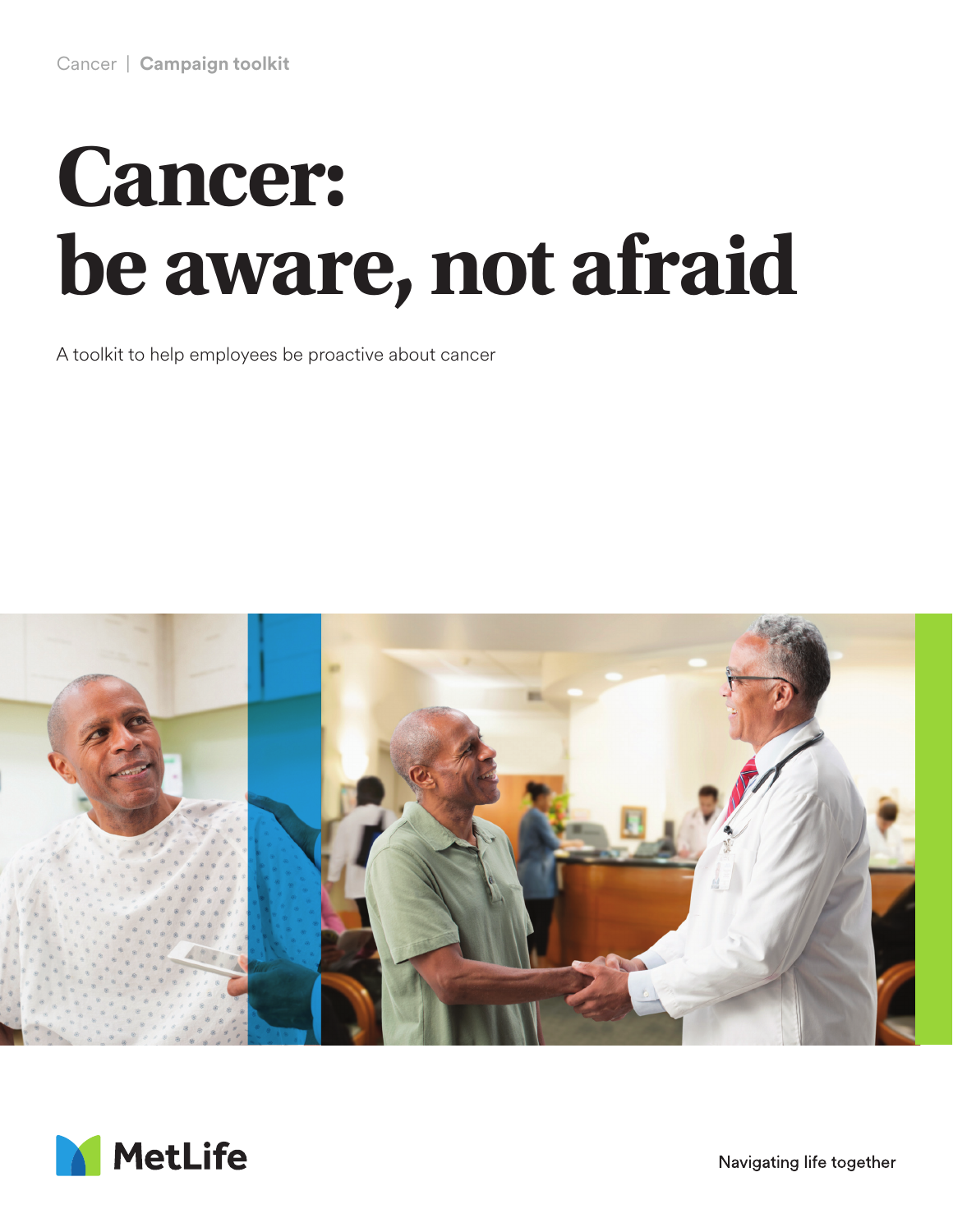# **Educating employees to dispel fears and combat cancer**

Cancer is frightening to people. Even the word "cancer" can make people uncomfortable. It's as though they think that saying the word makes them more vulnerable to the disease. But the opposite is true: ignoring or trying to hide from cancer gives the disease more opportunity to destroy lives.

Researchers around the world have produced so many life-saving advances in recent years. But the global impact of cancer is still grim:

- Cancer is the second leading cause of death globally, and was responsible for 8.8 million deaths in 2015.
- The number of new cases is expected to rise by about 70% over the next two decades.
- Late-stage presentation and inaccessible diagnosis and treatment are common.

The last point is really the heart of this awareness campaign. For many types of cancer, death is not inevitable. It's the result of lack of action and access to proper screening and treatment in the early stages of cancer.

Breast and colorectal cancer (or colon cancer) are among the type five causes of cancer deaths. Over the past three decades, more people have had skin cancer than all other cancers combined. All may be fatal if left untreated. But all three cancers have high remission rates when detected early and treated accordingly. Lifestyle changes may even prevent these cancers from ever happening.

In this employee awareness campaign, we'll focus on these three types of cancer: skin, breast, and colon.

The information in this campaign is incredibly important to the wellbeing of your entire workforce. And it makes good business sense to encourage cancer awareness and compliance with cancer screening (testing) recommendations.

For example, the estimated costs for one year of treatment for a patient with metastatic (late-stage) colon cancer are as high as \$310,000 in the U.S., with an estimated annual cost nationwide of \$14 billion. These costs are often passed down to companies and their employees. It's estimated that one in three adults over the age of 50, or about 23 million people in the U.S. alone, are not screened as recommended.

You can make a difference in raising awareness and promoting early detection. MetLife has created this employee education campaign — *Cancer: Be aware, not afraid* — which we hope will clear up a lot of misinformation and fear surrounding cancer — what it is, how to prevent it, early detection and treatment options.

# **What's in the toolkit?**

- Campaign objectives
- Marketing materials
- Employer best practices and sponsored events for employees

## **Campaign objectives:**

- Educate employees about their power to combat cancer
- Dispel fears about screening tests like mammograms and colonoscopies to improve compliance with screening guidelines

### **Marketing materials:**

#### **1. Campaign emails**

- **Week 1:** Is cancer inevitable or preventable?
- Week 2: Breast cancer: from self-exam to mammogram
- **Week 3:** UV radiation: what you can't see can hurt you
- **Week 4:** Get moving to prevent colon cancer

#### **2. Short articles**

- What is cancer?
- Skin cancer: recommended lifestyle changes
- Breast cancer: recommended lifestyle changes
- Colon cancer: recommended lifestyle changes

#### **3. Flyers**

- Early detection. Early detection. Early detection.
- Don't let mammograms scare you to death
- Don't let colonoscopies scare you to death
- Common myths about skin cancer